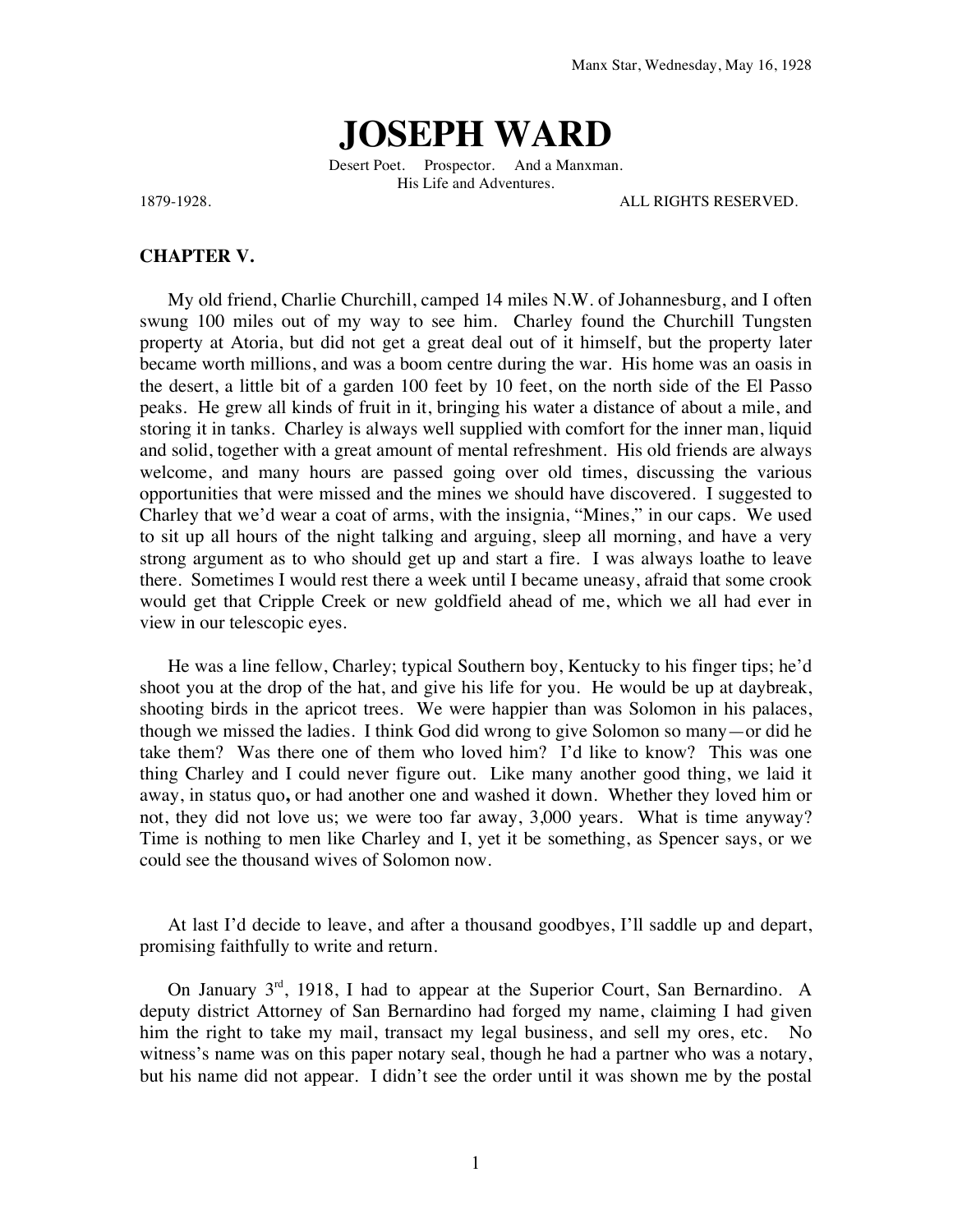inspector, in the Spring of 1918. The inspector saw the order twice, and said the signature was not the same, and it appeared that the man had been practising upon it.

When the inspector demanded the order the second time, the deputy turned as white as a sheet and said he could not find it. Some days later, however, he found it, and on this authority he stole two of my registered letters containing legal papers of my case, forwarded from Portland. He kept them in his office for six weeks, when the Court Bailiff brought them to the Judge's Chambers against my wish, but at the behest of these deputy district attornies, which the judge admitted. I angrily refused to open them (the big one had already been opened and resealed with red seals, not true circles). The inspector later said that a pencil had been run under the flap and steamed open. I saw the contents of this letter only once, and that was at the inspector's office at Riverside, March, 1918. There were 37 legal papers in it and 13 were missing, including some of the Deputy's letters to me. The Deputy claimed he sent it to Barstow in a plain District Attorney's envelope. I was satisfied there was collusion in the Post Office. The Post Master himself insulted me and ordered me out of the Post Office. It is impossible for me to bring this swindler to book, he and his accomplices being protected by the Federal Office, who brought my enemy to Los Angeles to identify my signature, and denied me access to the Federal Grand Jury or Court. Federal District Attorney O'Connor having to sent to Washington his report that my signature on the forged order was genuine, and that Hirst and Warner had the right to detain and open Joseph Ward's mail, when Warner's name is not on the order, and he indignantly denied having anything to do with it.

The Postal Inspector, in his 32-page report, said that the order was a papable forgery. Why did Federal District Attorney O'Connor do this? A Court House ring in San Bernardino protecting each other under the guise of officialdom. A Federal ex-Grand Jurman told me my case was whitewashed, a wall of professional ethics protecting all. I told Moody Hirst he ought to be shot; he was a forger. Postal Inspector Hollingworth had worked six week on my case. He was satisfied all had broken Federal Laws, and said that surely I was in the hands of the Phillistines.

Judge Dewhirst called me out and said as I stood before him, some ten feet away, "Mr. Ward, you look like a man who who didn't have sufficient nourishment; hadn't you better go to Palton awhile and rest up and eat some nourishing food? Go voluntarily, I mean." Gazing at me under his spectacles, he added, "Ward, you should rest and not worry." I said: "No rest for me. Judge, till you remove the cause. Arrest those men (pointing to Hirst and Warner) for forging my name and robbing my registered mail, and stop the thieves who are stealing 2,000 dollars worth of ore daily. No, judge, I don't want to go there: it's me to the wilds; all I ask is two days start, and old hell will never get me here again; I've had enough of civilization."

Americans, fellow citizens. Yanks, reform the Judiciary before Rome falls. Justice is forgotten, and the rights of man forgot!